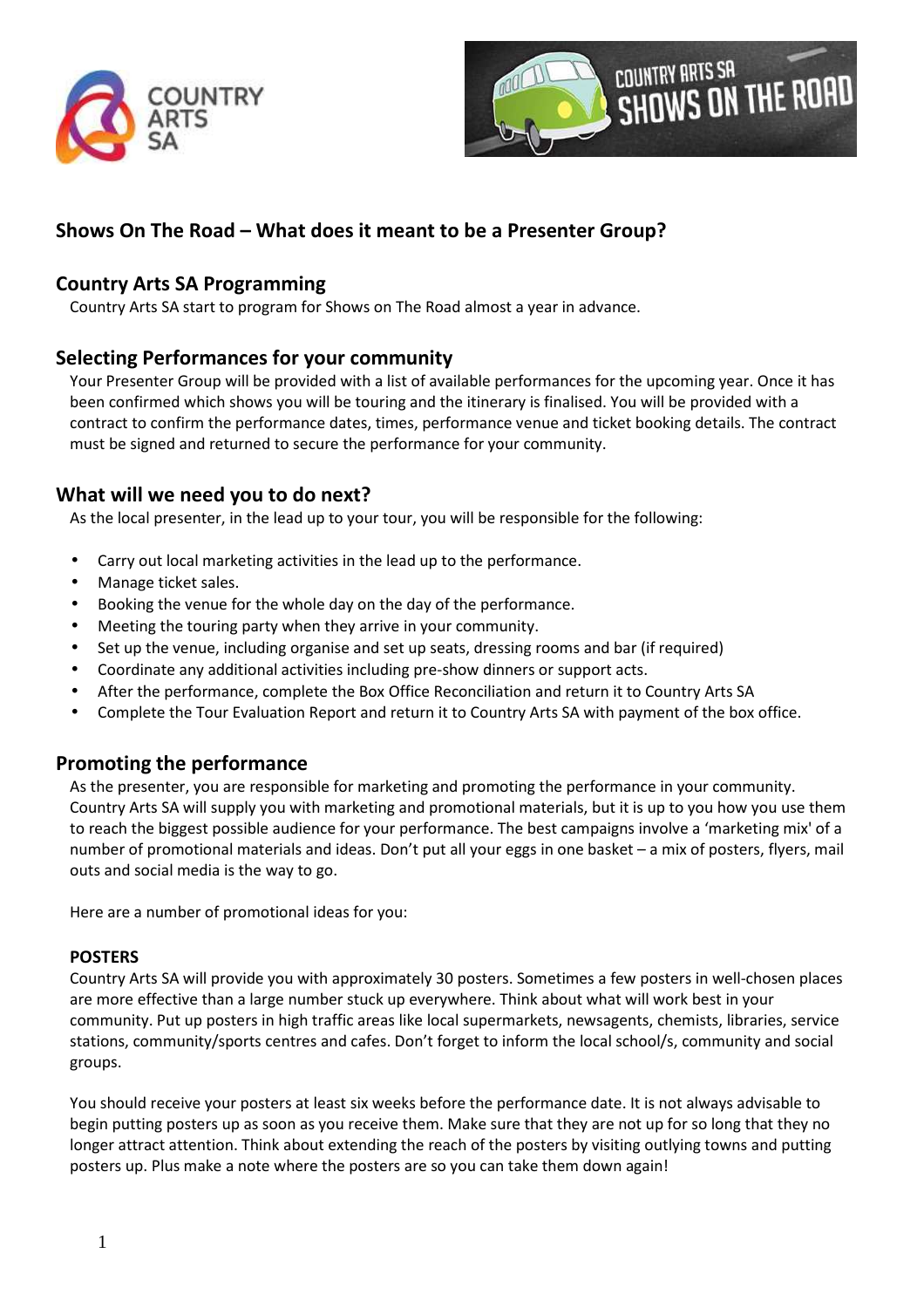

## **FLYERS**

Country Arts SA will provide you with approximately 600 flyers, business envelope sized, colour flyers. Flyers can be circulated by a letterbox drop, included in newsletters, inserted in local newspapers, distributed at your local supermarket, community centre or library, or available from your venue's Box Office. Community groups like Rotary, Apex or Lions have regular newsletters, so think about approaching these groups to include flyers or performance information in their mail outs.

These groups are an ideal target for group bookings. Other groups you might want to think about include the CWA, Sporting Clubs, schools, teachers, Shire staff, or any workplace with a Social Club. It's best to talk to the key organiser of each group to ask them to mention your touring show at their meeting and perhaps also hand out flyers.

## **MAILING LISTS**

A mailing list allows you to contact potential audience members directly with information on forthcoming touring shows. To develop your mailing list you will need to collect as many names and postal addresses of interested people (with their consent) as you are able. Names and addresses can be collected by the ticket seller when tickets are purchased. Don't forget to ask if they're happy for their details to be included on your list.

Another way of building up your mailing list is to set up a form in the foyer of your venue, or include a form in your local newspaper or newsletter (with the chance to win free tickets for completed entries). You might want to think about doing a direct mail out of a flyer and performance information to local clubs, schools and community groups who may wish to make group bookings. Don't forget to include groups in neighbouring communities too.

#### **E-FLYERS**

It is also a good idea to get people's email address. You can email the e-flyers Country Arts SA provides you with, sharing the information to other people on your email mailing list - and they can forward it on to people easily as well. Remember to make sure that the people you email are those who have agreed to be on your list (so as not to breach privacy laws!)

Keep in mind that your mailing list should contain contact details for both individuals as well as social and community groups who can be encouraged to make group bookings at a reduced rate.

#### **PRESENTER KIT**

Country Arts SA will provide you with a Presenter Kit to help you promote your performance it may include:

- Media Release
- Biographical information of performers
- Press reviews

#### **MEDIA RELEASE**

Country Arts SA will provide a general media release regarding the production and the scope of the tour. You are welcome to adapt the media release to highlight your community's performance only. Country Arts SA will distribute the media release to local media outlets but we encourage Presenter Groups to establish a relationship with their local media outlet to support more local coverage. You may also like us to include other details, such as food and drink availability or any pre-show activity you may have planned.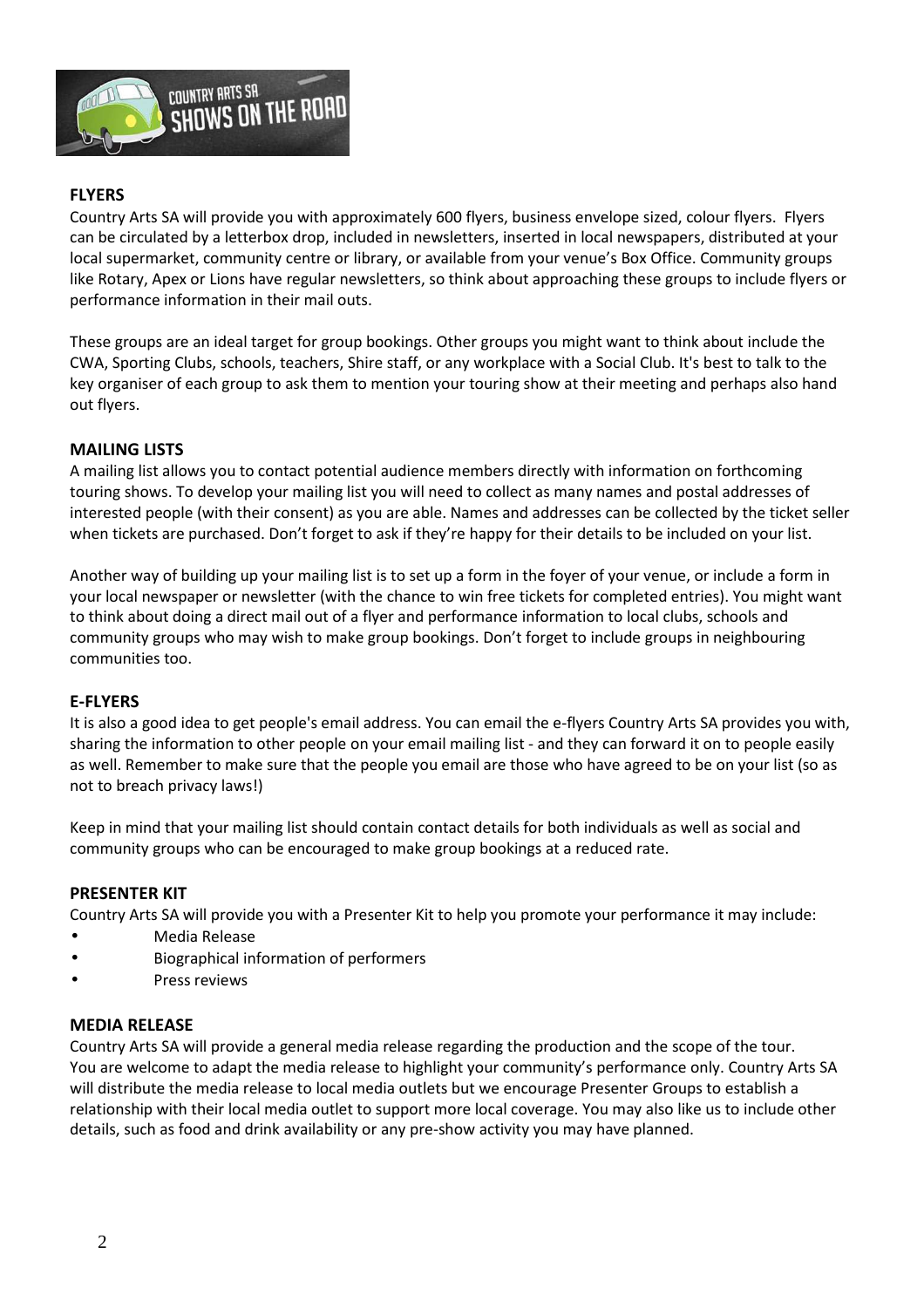

## **ADVERTISING**

In consultation with you, we will identify the best media outlets and timing for your print advertising. We will also discuss radio advertising and any region specific media opportunities. Country Arts SA will produce ads and book the advertising space to promote your performances. You will be sent a copy of the press ads which can be used in your local marketing campaign, including school newsletters, local club newsletters etc.

## **SIGNS & DISPLAYS**

Creating a sign, banner or display to promote your performance is also a good idea. Whilst the initial purchase may be pricey, you can repaint the sign or banner again and again to promote future shows. Any sign should contain details on What, Where, When and Where to Book and contact details for the production. Don't forget to also acknowledge sponsors.

It is a great idea to erect a sign or banner outside the performance venue, and if possible also in a prominent part of the community (such as the main street so people see it as they drive into town). If you are selling tickets from a local business, it might be possible to set up a display in the shop where the tickets are sold. This could be in the form of a board to which posters, copies of reviews and promotional photos are attached.

## **TICKET OUTLETS**

Approach new community groups and businesses in outlying towns and ask them to sell tickets to the show. Easy access to buying tickets will help increase audiences. We can help support you to offer online ticket through Trybooking.com.

## **IDEAS FOR SELLING TICKETS**

You might want to think about setting up tables outside high traffic areas on the weekends leading up to the performances. Your organising committee is a fantastic resource for recruiting an audience. If every committee member invites five of his or her friends (plus partners) you'll be well on the way to a full house.

## **INVITE OTHER COMMUNITY GROUPS TO GET INVOLVED**

- Ask local businesses to donate a prize to get people interested, and make sure they know that they will need to be at the performance in order to receive their prize. This could also be a publicity opportunity.
- A post-show supper is also a great chance for audiences to meet the cast.
- Cross-promotion with other community events (you promote their show if they promote yours)
- Word of mouth is the most effective promotional tool there is! Get out there and talk about the show!

## **COMPLIMENTARY TICKETS**

To assist with on-going promotional and funding support, you might want to think about inviting sponsors, VIPs or local media representatives along to the performance with the offer of complimentary tickets. Remember that every complimentary ticket given away is one that can't be sold! One member of the committee should be responsible for administering the complimentary list.

If your presenter group identifies additional opportunities to support marketing of performances and in lieu of payment you can offer a couple of tickets to the performance. Are there any events happening in town in the lead up to the show? You could offer a couple of tickets for the event organisers to use as a fundraiser or prize – just make sure you ask them to hand out flyers at their event to promote your performance. Country Arts SA is happy to authorise you to give away up to 4 tickets for these purposes. If you identify more opportunities and would like to use more complimentary tickets, please discuss this with Country Arts SA.

## **GROUP BOOKINGS**

In response to feedback from our Presenter Groups, we are going to offer group bookings prices for many of the performances. A minimum of six tickets to be eligible for group prices will apply. This will help reduce the ticket costs slightly and places more focus on the event being a shared experience with friends and family.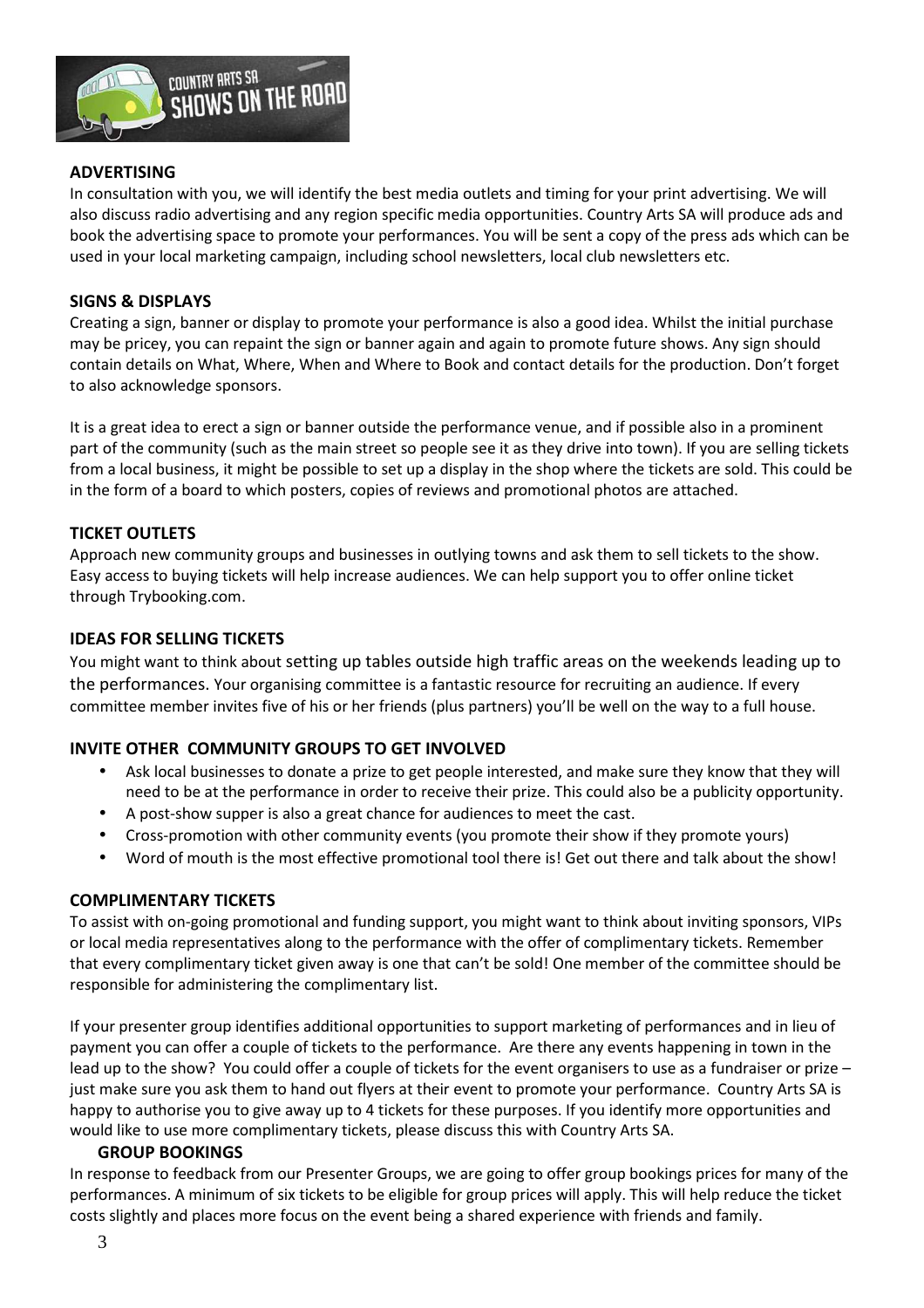

# **TIME LINE GUIDE**

The following is a rough time-line for promoting your performance. Obviously, every community will have different circumstances, so think about how to best adapt this guide to your own performance.

**12 weeks out** Return contract to Country Arts SA with all updated contact details and confirmation of ticket outlets, performance times and venue hire confirmation. Advise CASA if there have been upgrades to equipment or venue facilities, send plans if necessary. **8 weeks out** Group meeting to discuss marketing ideas and explore promotional opportunities. Allocate tasks to committee members. Approach a local committee to provide supper for the audience, a great way for them to raise some money for community causes. This could be a great way to promote the cause and the performance. Coordinate pre-show support acts **6 weeks out** Receive posters, flyers and Presenter's Kit and tickets from Country Arts SA. Start implementing your marketing plans Confirm Box Office / ticket selling arrangements. **5 weeks out** Tickets go on sale. Put up posters where tickets are available. With each ticket sold you do your best to collect their contact details so you can stay in touch Mail out of flyers and performance information to local clubs, schools and community groups who may wish to make group bookings. Approach local media about writing a story three weeks before the show Approach local radio station regarding possible interviews with cast **4 weeks out** Put up posters and displays around the community. Obtain a liquor license and confirm who will be managing the bar sales **3 weeks out** First story in local newspapers. Newspaper advertising commences and should run until the performance date. Update Country Arts SA with sales figures Send e-flyer to your email database **1 week out** Local radio campaign (ads or community announcements) should start, and continue up to the performance date. Distribute flyers around the community Approach local radio station regarding possible interviews with cast while they are on the road If the company arrive in town the day before the show, think about catching up for dinner **1 week out** Organise cast radio interview for this week. All other promotional activities continue until the performance date. **Day of the show**  Meet the touring party when they arrive in your community. Set up the venue, organise and set up seats, dressing rooms and bar facilities **After the performance**  Unfortunately it's not all over when the show finishes! After the performance, complete the Box Office Reconciliation and return it to Country Arts SA Complete the Tour Evaluation Report and return it to Country Arts SA with payment of the box office. Meet with your group and talk about who was in your audience Review new initiatives and review what you new marketing strategies you put in place Collect audience feedback

As with all promotion plans, it is important that you keep track of how it's going. If ticket sales don't seem to be going according to plan, try something new. We're happy to brainstorm ideas with you, we're only a phone call away.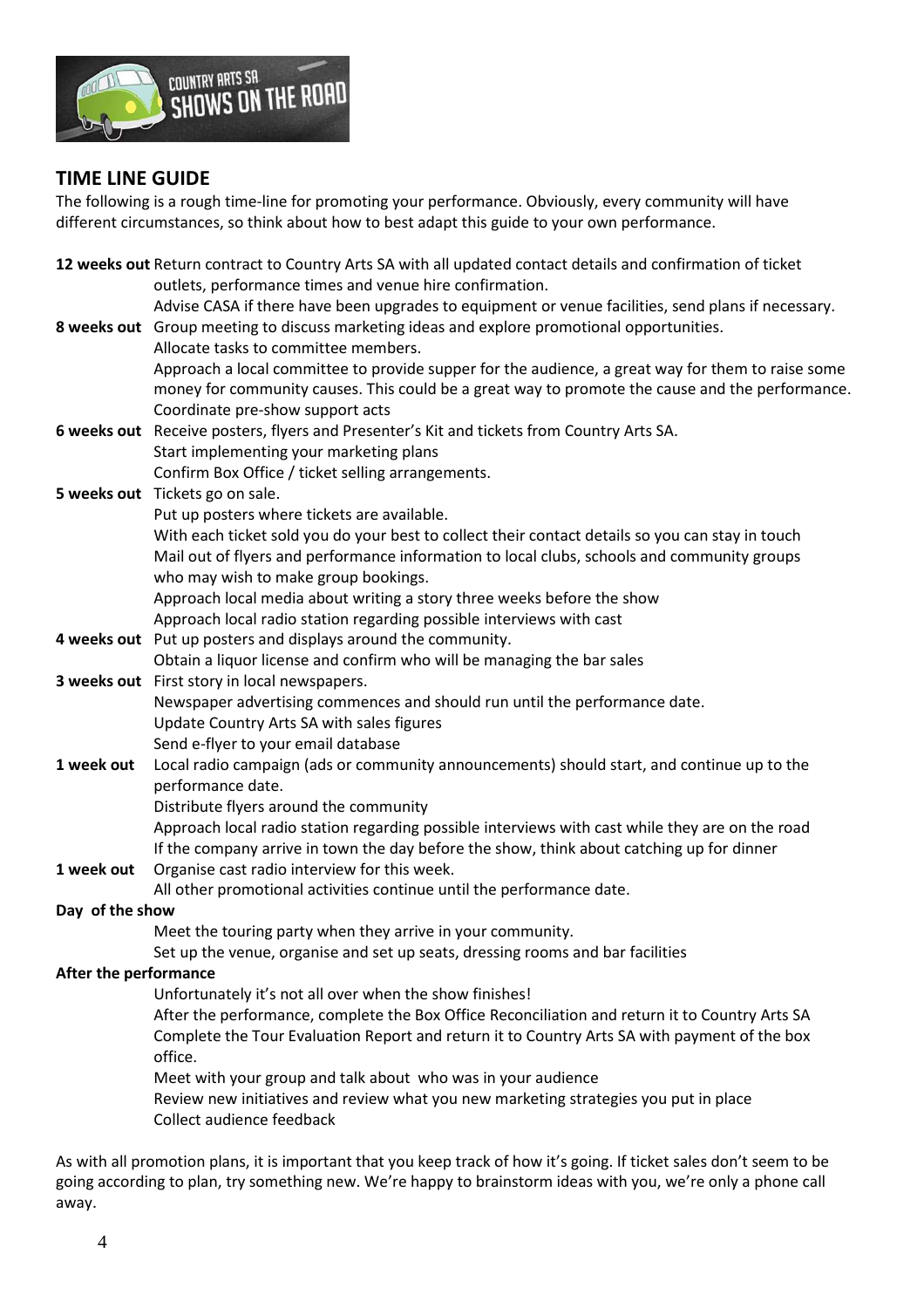

# **Who should be a part of your Presenter Group?**

## **Who does what?**

In a perfect world, your organising committee will be overflowing with skilled volunteers, all dedicated to making your event a success. While in reality the number of people available to help out with presenting the performance in your community may be small, here are some of the roles you might want to think about covering. Of course, one person can take on more than one role if necessary but it is best shared around.

## **Coordinator**

This is the person who will be in direct contact with Country Arts SA regarding the tour, and be responsible for getting contracts signed and invoices paid. This position may coordinate the activities of the other members of the group and may be the contact person for the touring party when they arrive in town. On the evening of the performance, they may liaise with the Tour Manager regarding the performance and Front of House activities. The Coordinator should keep track of local expenses such as hall hire and local advertising.

## **Technical Assistant**

This person should ensure that the venue is unlocked and available for use by the touring party for the day of the performance. They may also be available to assist with any special requirements such as hanging curtains, setting up staging or organising ladders for the hanging of lights.

To reduce touring costs, companies have minimal technical crews. Usually one or two people, these crew members often work very long days. So having an extra few volunteers to help bump in and especially to help bump out at the end of the night is usually appreciated.

The technical crew are going to do everything to provide a show as close to the original as possible. They may need help to do the following:

- Rig a lighting bar in front of the stage as high as is practical, so think about whether you can get a ladder high enough to reach your roof.
- A 3 phase power supply may be required to light the show. Find out in advance what kind of power is required, whether your venue can supply it, and what your alternatives are if you can't.

#### •

## **Box Office Manager**

If tickets are being sold at the door, this person will set up the Box Office and staff it on the evening. They will also liaise with any agent that has been selling tickets to monitor ticket sales and collect all monies. The Box Office Manager, together with the Treasurer, will complete the Box Office Reconciliation form following the performance.

## **Marketing Coordinator**

This person will coordinate the marketing and publicity campaign and act as the contact point for all local media. They should forward news releases and photographs and ensure that the media are kept up to date with plans for the performance. Along with the Coordinator, they will also monitor the effectiveness of the promotion campaign.

#### **On the night**

Remember that the touring party will need the use of the stage all day on the day of the performance, although it is generally OK for people to use the hall if it is unavoidable. Unfortunately, few halls can be completely black out. This is crucial for most productions - check whether you can cover the windows/doors. However, as most shows will be performed at night the biggest concern is that streetlights don't shine on the stage. If your venue is infrequently used, it's helpful if the venue is cleaned prior to the touring party's arrival.